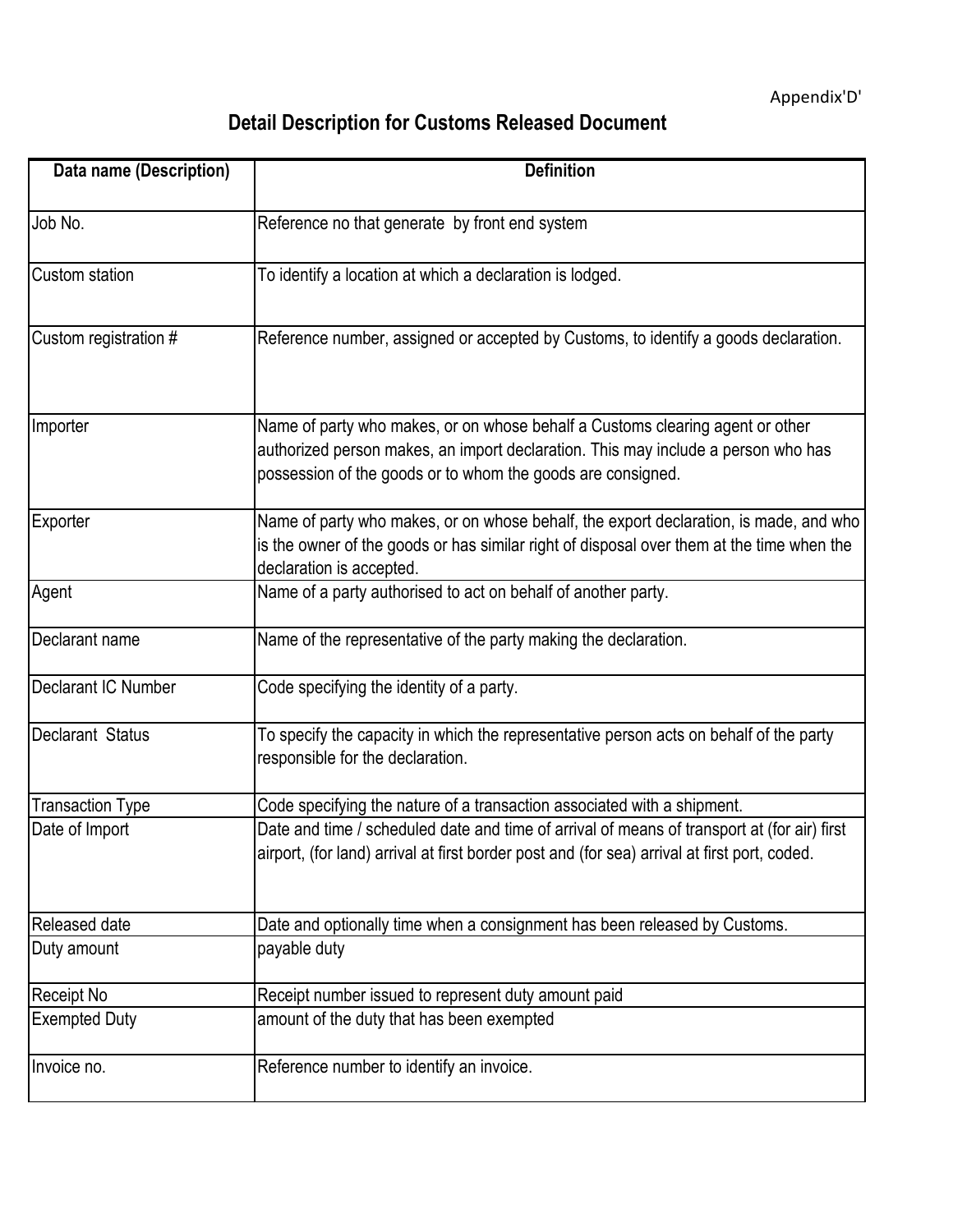| Invoice date                | Date of issue of an invoice.                                                                                                                                     |
|-----------------------------|------------------------------------------------------------------------------------------------------------------------------------------------------------------|
|                             |                                                                                                                                                                  |
| Mode of transport           | Means and mode of transport used for the carriage of the goods at arrival, coded.                                                                                |
| Consignment note 1 (AWB/BL) | reference no. to identify shipping note                                                                                                                          |
| Consignment note 2 (AWB/BL) | Reference number to identify a house waybill.                                                                                                                    |
| Consignment note 3 (AWB/BL) | Reference number to identify a co-load waybill.                                                                                                                  |
| Manifest reg. No.           | reference no. to identify a manifest                                                                                                                             |
| Vessel Name                 | Name to identify the means of transport used at the time of arrival.                                                                                             |
| Vessel identification       | Identifier to identify the means of transport used in crossing the border.                                                                                       |
| Voyage Number               | To identify a journey of a means of transport, for example voyage number, flight number,<br>trip number.                                                         |
| Place of Import             | To identify the first arrival location. This would be a port for sea, airport for air, inland<br>port, and border post for land crossing.                        |
| Place of Lading (coded)     | To identify a seaport, airport, inland port, rail station or other place at which goods are<br>loaded onto the means of transport being used for their carriage. |
| Currency code               | Code specifying a monetary unit or currency.                                                                                                                     |
| Measurement (in M3)         | Measurement normally arrived at by multiplying the maximum length, width and height of<br>pieces no package or transport equipment. Also known as meter cube.    |
| Weight (in KGS)             | Weight (mass) of goods including packaging but excluding the carrier's equipment for a<br>declaration.                                                           |
| <b>Special Treatment</b>    | code specifying a type of duty regime.                                                                                                                           |
|                             |                                                                                                                                                                  |
| Permit                      | return documentation/license given by an authorized agency.                                                                                                      |
| Type of Exemption           | user code to identify exemption type                                                                                                                             |
| Exemption reference number  | reference number to identify exemption document                                                                                                                  |
| Type of sales tax exemption | code to identify exemption type                                                                                                                                  |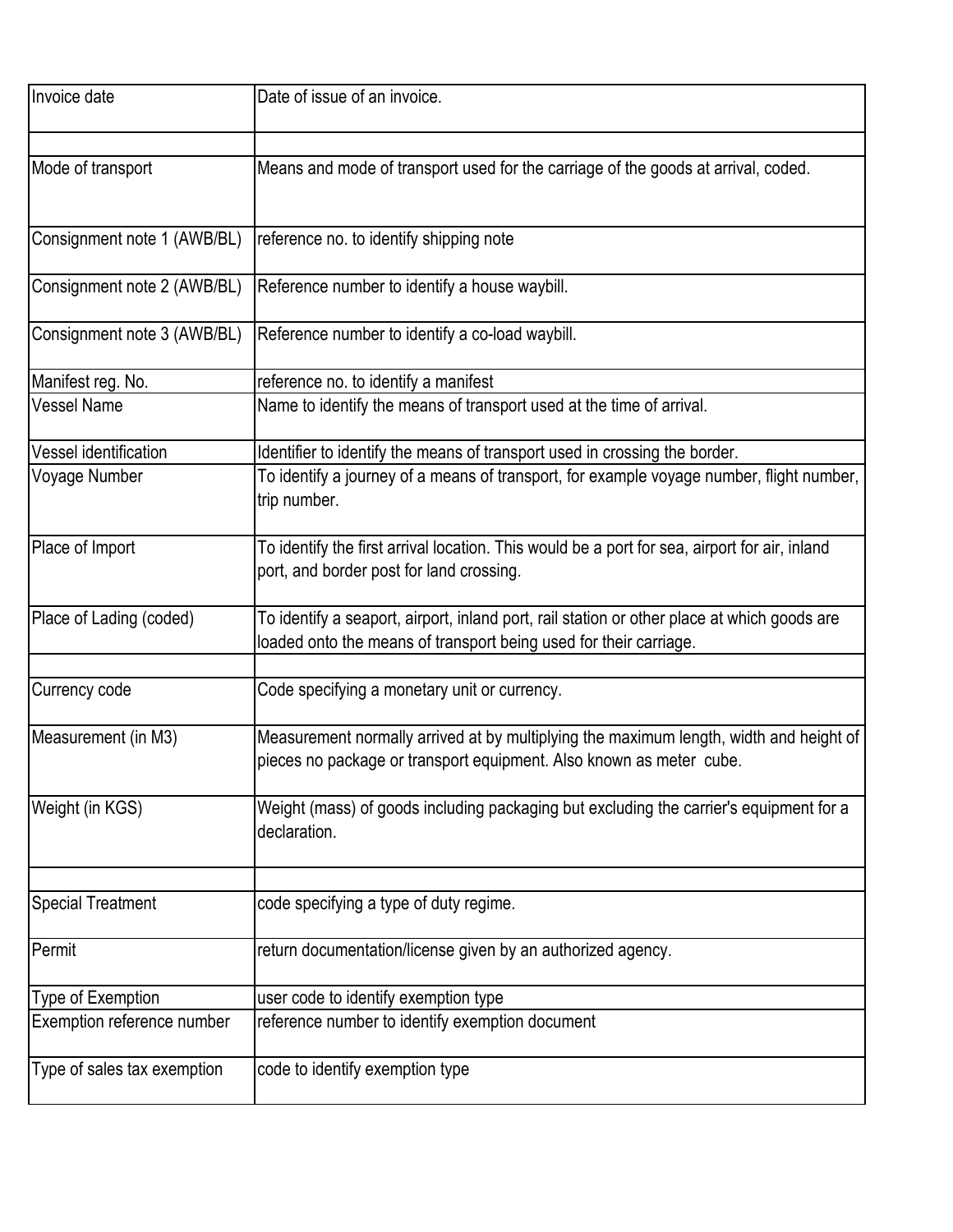| <b>Sales</b><br>l ax exemption ref. | reference no. of sales tax exemption (CJ5) |
|-------------------------------------|--------------------------------------------|
| Number                              |                                            |

| <b>ITEM</b>         |                                                                                                                                                                                                                               |  |
|---------------------|-------------------------------------------------------------------------------------------------------------------------------------------------------------------------------------------------------------------------------|--|
| Item number         | Sequence number differentiating a specific goods item within a consignment.                                                                                                                                                   |  |
| tariff code         | Code specifying a type of goods for Customs, transport, statistical or other regulatory<br>purposes (generic term).                                                                                                           |  |
| Country of origin   | To identify the country in which the goods have been produced or manufactured,<br>according to criteria laid down for the application of the Customs tariff or quantitative<br>restrictions, or any measure related to trade. |  |
| Quantity (declared) | Quantity of the goods in the unit as required by Customs for tariff, statistical or fiscal<br>purposes.                                                                                                                       |  |
| Unit of Measurement | Indication of the unit of measurement in which weight (mass), capacity, length, area,<br>volume or other quantity is expressed.                                                                                               |  |
| <b>Unit Price</b>   | Amount declared for Customs purposes of those goods in a consignment which are<br>subject to the same Customs procedure per unit, and have the same tariff/statistical<br>heading, country information and duty regime.       |  |
| Value               | Amount declared for customs purposes of those goods in a consignment whether or not<br>they are subject to the same customs procedure, tariff/statistical heading, country<br>information and duty regime.                    |  |
| Duty Import         | Amount of duty/tax/fee (includes all types of charges and duties) due and amount of<br>reduction (if applicable). Assessed per duty/tax/fee type by item and/or declaration.                                                  |  |
| <b>Excise</b>       | Amount of duty/tax/fee (includes all types of charges and duties) due and amount of<br>reduction (if applicable). Assessed per duty/tax/fee type by item and/or declaration.                                                  |  |
| Sales-tax           | Amount of duty/tax/fee (includes all types of charges and duties) due and amount of<br>reduction (if applicable). Assessed per duty/tax/fee type by item and/or declaration.                                                  |  |
| Anti-dumping Duty   | Rate of duty or tax or fee applicable to anti-dumping                                                                                                                                                                         |  |

| <b>VEHICLE INFORMATION</b> |                                                                                            |
|----------------------------|--------------------------------------------------------------------------------------------|
| Brand                      | A name or a term that identifies the goods are assigned by a seller as distinct from those |
|                            | of other sellers, also known in legal terms as trademark. A brand helps to identify one    |
|                            | litem, a family of items, or all items of that seller.                                     |